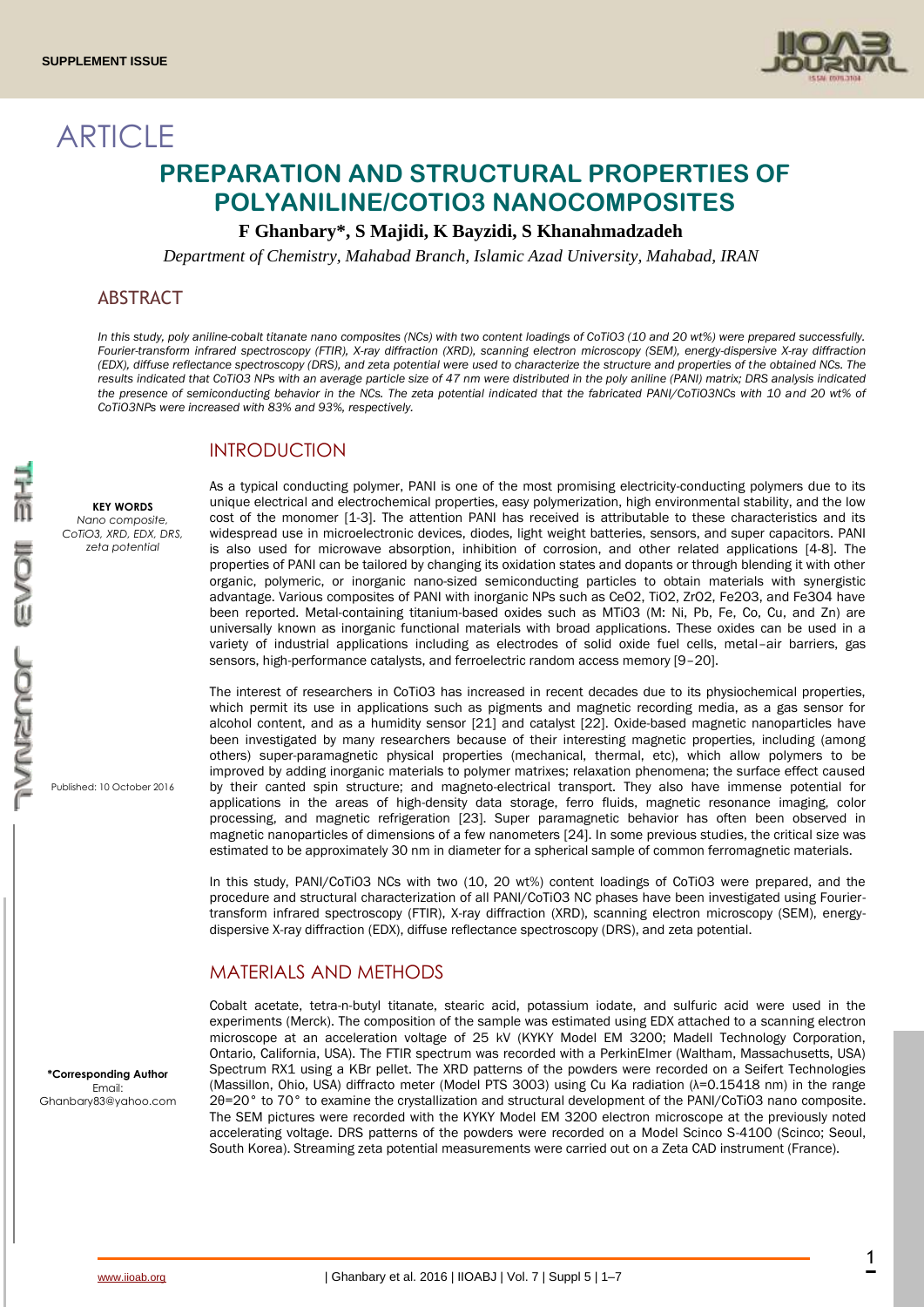

#### Synthesis of CoTiO3 nanoparticles

CoTiO3 NPs were prepared through a modified wet-chemistry synthesis method that has been described in the literature [25]. In this procedure, a fixed amount of cobalt acetate was added to the melted stearic acid and dissolved. Stoichiometric tetra-n-butyl titanate was then added to the solution, stirred to form sol, naturally cooled to room temperature, and dried to obtain dried gel. Finally, the gel was calcinated in air at 600°C to obtain CoTiO3 NPs.

#### Synthesis of PANI/CoTiO3 nano composites

In order to prepare PANI/CoTiO3 NCs, the essential substances for the preparation of PANI were addedFig (1). To prepare PANI, 1 g potassium iodate was added to 100 ml of sulfuric acid (1 M), followed by magnetic mixing to create a uniform solution. After 30 min, the amount of ultra sonicated CoTiO3 NPs required preparing 10 and 20 wt% of PANI/CoTiO3 NCs was added to the stirred aqueous solution. After 20 min, 1-ml fresh distilled aniline monomer was also added. Reactions were carried out for 5 h at room temperature. The obtained product was subsequently dried at temperatures of about 60°C in the oven for 24 h [26]. Finally, PANI/CoTiO3 NCs were obtained after heat-treatment from 60°C to 300°C for 2. As described earlier, the entire procedure and structural characterization of PANI/CoTiO3 NCs phases were investigated using methods including FTIR, XRD, SEM, EDX, DRS, and zeta potential. To overcome this limitation, in this study, poly aniline/CoTiO3 nano composites were prepared by using a sol-gel synthesis process, as shown in [Fig. 1].



**Fig.1:** Poly aniline/CoTiO3 nano composites preparing.

# ………………………………………………………………………………………………………………………

# RESULTS AND DISCUSSION

#### FTIR analysis

[Fig. 1] shows the FTIR spectra of CoTiO3NPs, pure poly aniline and its NCs with two content loadings (10 and 20 wt%) of CoTiO3NPs. In [Fig. 2(b)], the absorption peaks at 1480 and 1564 cm−1 correspond to the C=C and C=N stretching modes for the benzenoid and quinoid rings [27]. The peak at 1293 cm-1 is related to the C-N stretching vibration of the benzenoid unit; the band at 799 cm−1 is assigned to out-of-plane C–H bending of the aromatic ring [28]; and, finally, the peak at 1168 cm−1 is attributable to C–N stretching of the secondary aromatic amine [29]. A slight shift in the absorption peaks of composite [Fig. 2(c, d)] is observed compared to PANI and may be due to the interaction between PANI and the surface of the Mn TiO3NP. The FTIR spectra of the PANI/CoTiO3NCs, shown in [Fig.1 (c, d)], are almost the same as those of pure PANI. The absorption peaks under the 800 cm−1 are attributed to the vibrations of the Co-O and Ti-O bands in CoTiO3 NPs [25], a result that indicates the PANI//CoTiO3 NCs have been synthesized successfully and the observed shift indicates the interaction between PANI and CoTiO3 NPs.

#### XRD study

XRD patterns were recorded to analyze the crystal phases. [Fig. 2] shows the XRD patterns of poly aniline, CoTiO3 NPs, and PANI/CoTiO3 NCs with different loadings of nanoparticles. The obtained XRD patterns of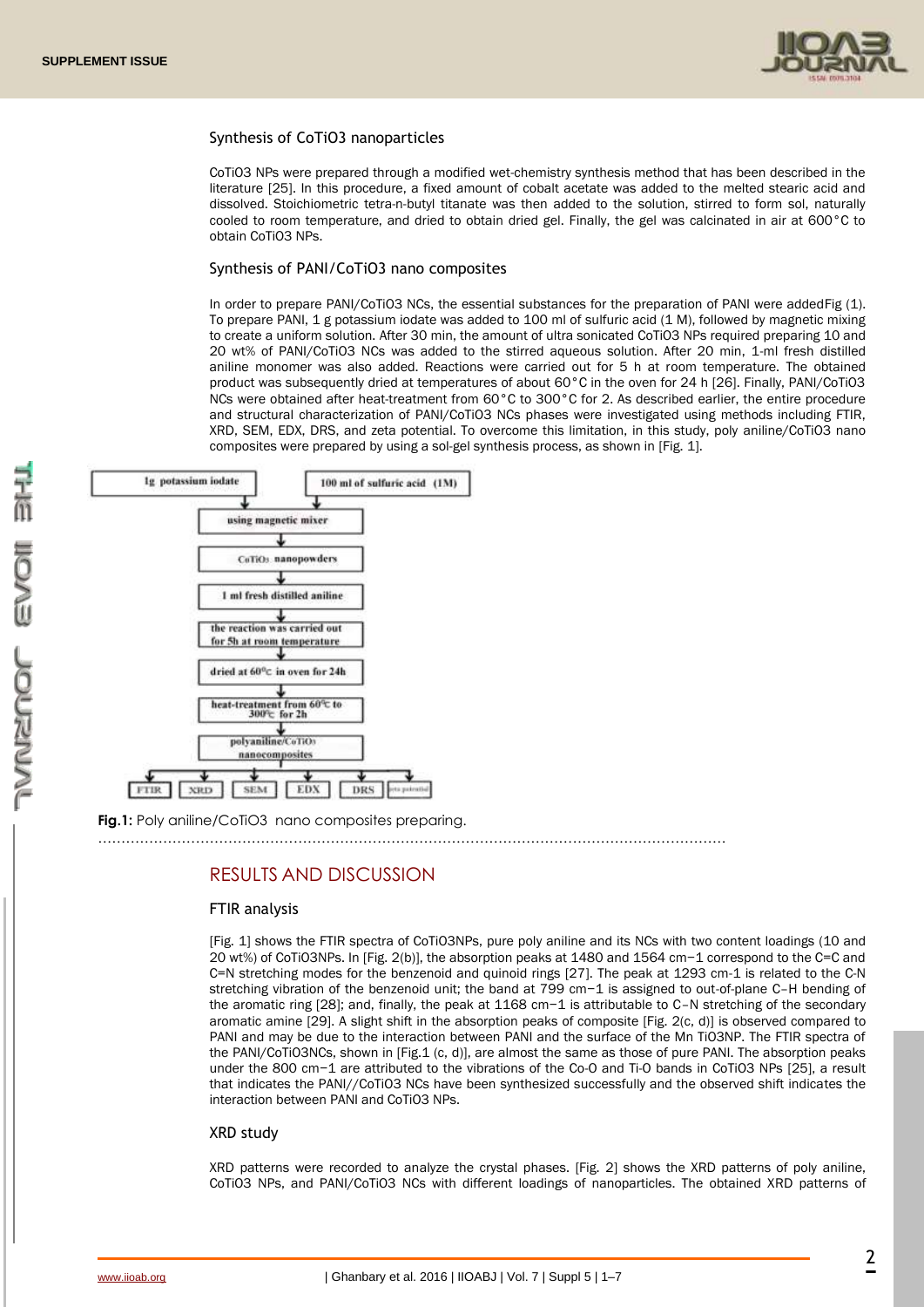

CoTiO3 powders after heat treatment at 600˚C in air for 2 h are shown in Figure 2b. At this temperature, the nano powders displayed sharp and intense peaks, indicating a fine crystalline rhombohedral CoTiO3 phase. All peaks corresponding to the rhombohedral phase matched well with the database in JCPDS (file number: 77- 1373). The XRD pattern of PANI [Fig. 2(a)] shows that PANI has a partly crystalline structure; the two broad peaks are observed at 2θ=20.41° and 25.61° [29]. In [Fig. 2(c-d)], the diffraction peaks at 2θ=20° and 25° correspond to PANI, and the prominent peaks at 2θ=33°,36°, and 54° correspond to CoTiO3 nanoparticles. On comparison of XRD patterns of CoTiO3, PANI, and PANI/CoTiO3 composites, it is confirmed that CoTiO3 retained its structure on dispersion in the PANI matrix during the in situ polymerization reaction. The results show that as the CoTiO3 content increases in 10% and 20% weight fractions, the intensity of the CoTiO3 crystalline peaks gradually increases. With doping of the PANI matrix with CoTiO3, the crystal structure of CoTiO3was still stable.



**Fig. 1**: The FTIR analysis Patterns of the PANI/CoTiO3NCs.

………………………………………………………………………………………………



**Fig. 2:** The XRD Diffraction Patterns of the PANI/CoTiO3 NCs calcined at (a) 60°C; (b) 100°C, (c) 200 and (d) 300°C. …………………………………………………………………………………………………………

#### Morphology of samples

The particle size of powders can be calculated by Scherrer's formula ( $t = k\lambda/\beta \cos\Theta$ ), where t is the average size of the particles, assuming particles are spherical, k=0.9,  $\lambda$  is the wavelength of radiation,  $\beta$  is the full width at half of the maximum of the diffracted peak, and  $\Theta$  is the angle of diffraction. The particle size was calculated by Scherrer's formula for different calcination temperatures. The crystallite size of the powders calcinated at 600°C was about 47 nm in diameter, respectively.

$$
L = \frac{K \times \lambda}{\Delta(2\theta) \times \cos(\theta)},
$$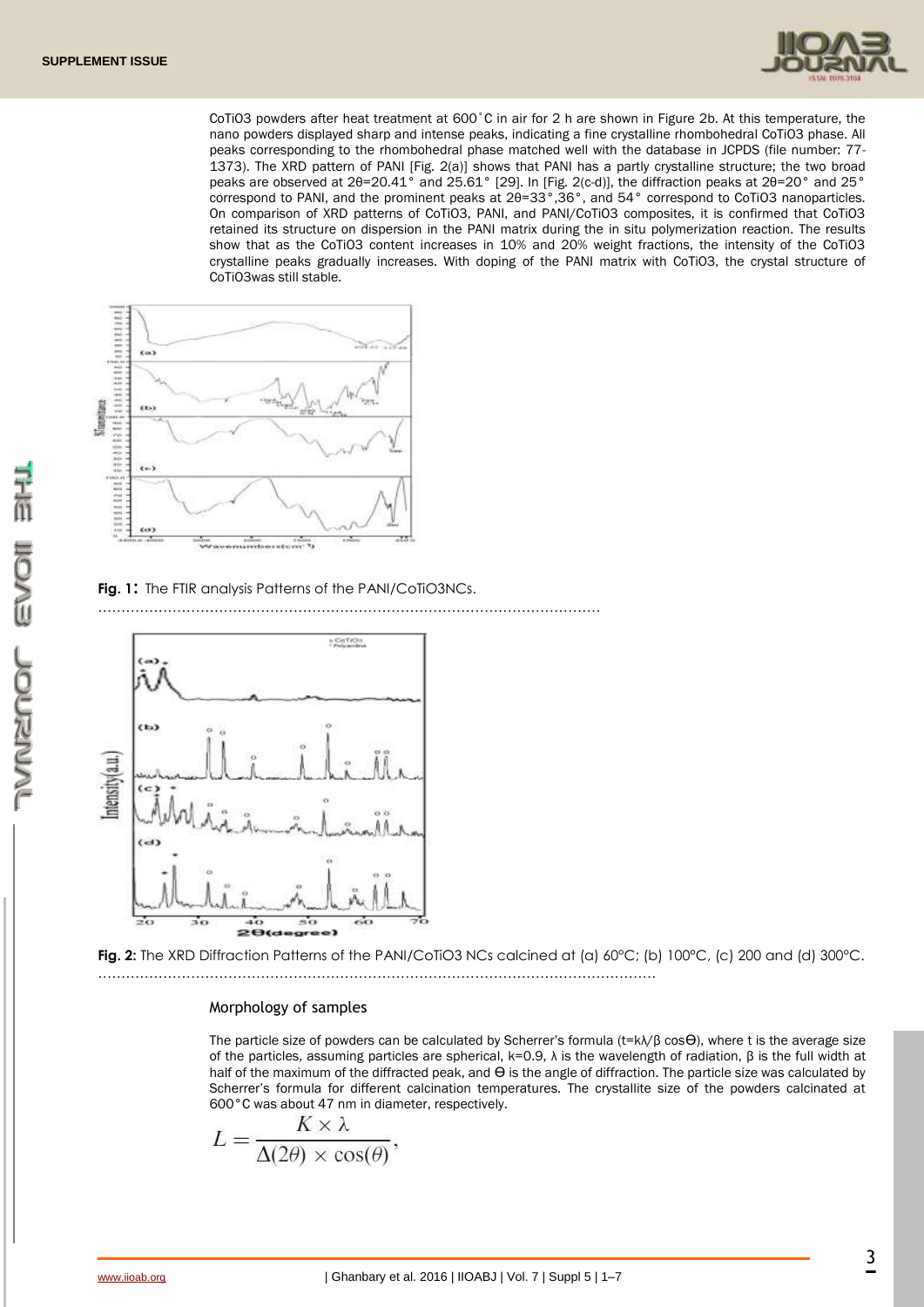

#### SEM studies

[Fig. 3] shows the SEM of pure CoTiO3 [Fig. 3(a)] and the PANI/CoTiO3 NCs with 10 and 20 wt% of CoTiO3 NPs loading, respectively [Fig. 3(b–c)]. The particles have an agglomerated graining structure. In the SEM of the NCs, with the increase of CoTiO3 content, the agglomeration become more appreciable and displayed connections in some regions. SEM images reveal a homogeneous dispersion of CoTiO3 NPs in the PANI matrix.



**Fig. 3:** SEM pictures of PANI/CoTiO3 NCs.

# ………………………………………………………………………………………………………

### EDX elemental analysis

EDX patterns of pure CoTiO3 and the PANI/CoTiO3 NCs with 10 and 20 wt% loadings of CoTiO3 NPs are shown in [Fig. 4(a, b)], respectively. EDX patterns of pure CoTiO3 show separate peaks of cobalt (Co), titanium (Ti), and oxygen; the compositional analysis performed with EDX confirmed that theCoTiO3 nano powders were obtained. The EDX patterns of PANI/CoTiO3NCs with 10 and 20 wt% loadings of CoTiO3NPs show separate peaks for cobalt (Co), titanium (Ti), oxygen, carbon, and nitrogen (N), confirming that the sample has the desired composition with both PANI and CoTiO3 nanoparticles. The results show that the intensity of CoTiO3 crystalline peaks gradually increases as the CoTiO3 content increases in the 10 and 20 wt% fractions; this finding is in agreement with the XRD results.



**Fig. 4:** The EDX pattern of the PANI/CoTiO3 NCs in Scale Full equal at 1133.

……………………………………………………………………………………………………………

#### DRS study

The absorption coefficient and optical band gap of a material are two important parameters by which the optical characteristics and its practical applications in various fields are judged. [Fig. 5] shows the DRS of pure CoTiO3 and the PANI/CoTiO3 NCs with 10 and 20 wt% fractions of CoTiO3 NPs loading. In Figure 5a, a sharp absorption peak is observed around 325 nm, indicating the optical band gap attributed to the O2-→Ti4+ charge-transfer interaction [30]. DRS analysis provides information about the semiconducting behavior of the NCs. The value of the direct band gap for PANI/CoTiO3 NCs with 10 and 20 wt% loadings of CoTiO3 NPs using the direct band gap determination came out to be 1.4 and 1.3 eV. As a consequence, calculated Eg values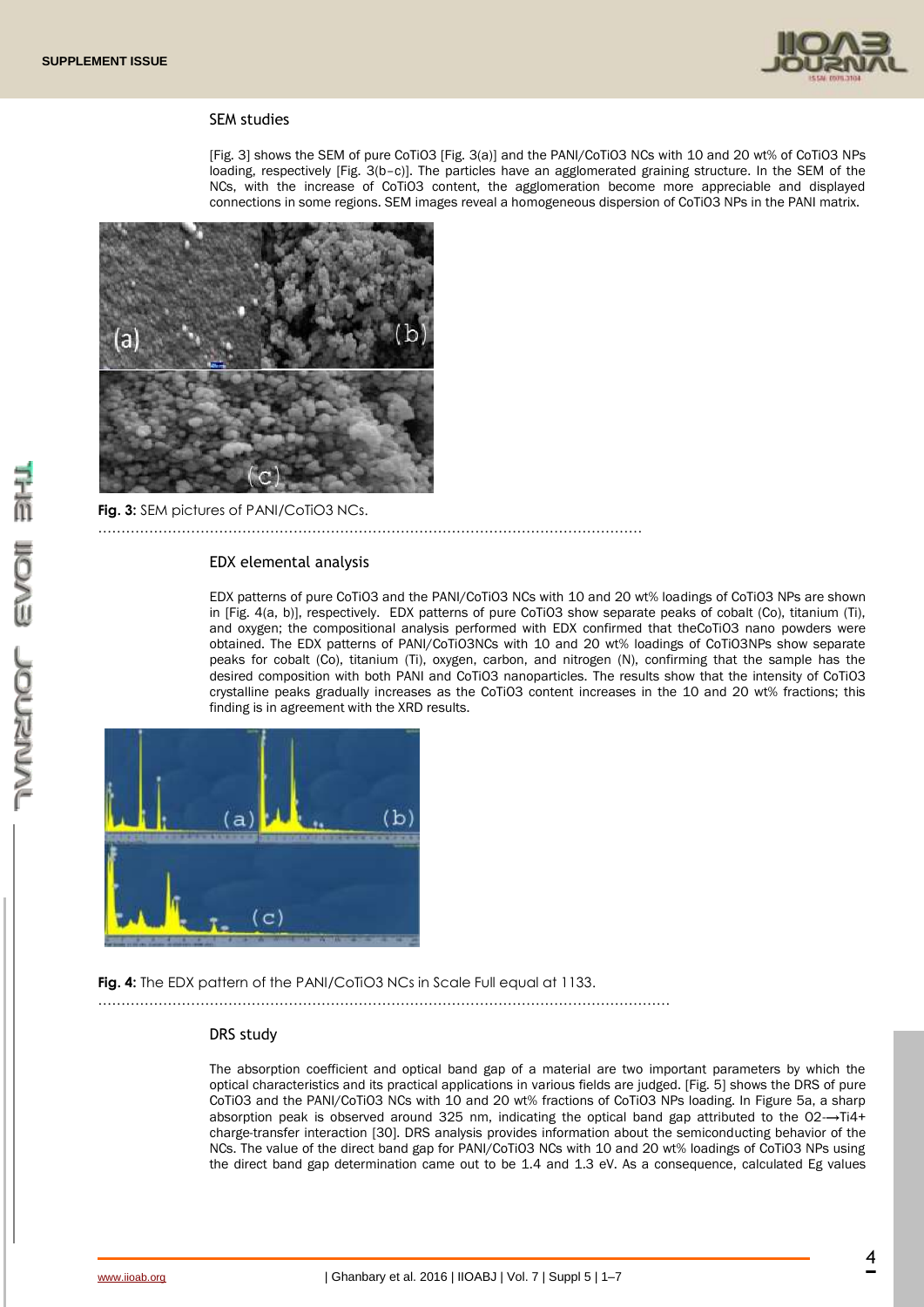

decrease with increasing CoTiO3 concentration. In the PANI/CoTiO3NCs with 10 and 20 wt% loadings of CoTiO3 NPs, sharp absorption peaks are observed around 360 and 365 nm



**Fig. 5:** The DRS chart of PANI/CoTiO3 NCs.

……………………………………………………………………………………………………………

#### Band-Gap analysis

For direct band gap determination, a plot of (αhυ) ^2versus hυ is presented in [Fig. 6]. Band gap value was obtained by extrapolating the straight portion of the graph on the huaxis at  $(\alpha hu)$  ^2=0, as indicated by the solid line in [Fig. 6]. The value of the direct band gap for CoTiO3 was 2.4 eV; the value is about 2.2 eV for CoTiO3 bulk crystal, which originates from the Co<sub>2</sub>+  $\rightarrow$  Ti4 + charge-transfer transition [31]. The band gap of nano metric CoTiO3 is higher than that of the bulk crystal, and the energy and shape of the interfacial charge-transfer absorption are expected to change as the size of the particle is reduced to nanometer scale [32–33]; for semiconductors, the energy of the band gap transition increases with decreasing size [34].



三面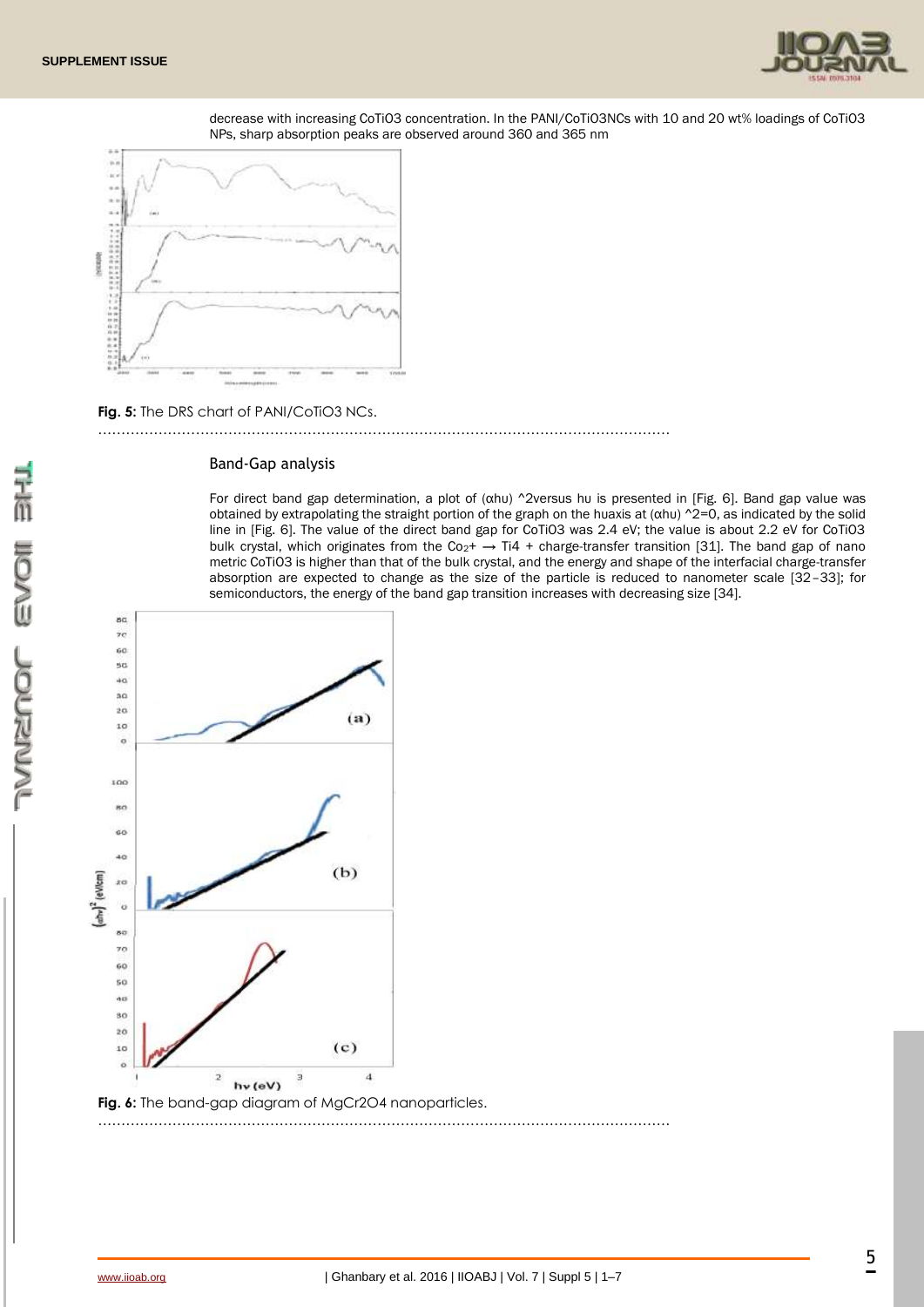

#### Zeta potential measurements

[Fig. 7] shows the zeta potential measurements obtained for pure CoTiO3 [Fig. 7(a)] and the PANI/ CoTiO3 NCs with 10 and 20 wt% loadings of CoTiO3 NPs. Initially, CoTiO3 had an average ζ of 2.27 mV and the PANI/CoTiO3 NCs with 10 and 20 wt% loadings of CoTiO3NPs had an average ζ of 25 and 71 mV, respectively. With respect to [Fig. 7], the fabricated PANI/CoTiO3NCs with 10 and 20 wt% loadings of CoTiO3NPs were increased with 83% and 93%, respectively.



**Fig. 7:** Shows the zeta potential measurements obtained for pure CoTiO3.

……………………………………………………………………………………………………………

# **CONCLUSION**

In this study, PANI/CoTiO3 NCs with two (10, 20 wt%) content loadings of CoTiO3 were successfully synthesized after heat-treatment from 60°C to 300°C for 2 h. The FTIR study of PANI/CoTiO3 shows the shift of characteristic absorption bands of the composite due to the interaction of PANI/CoTiO3. DRS analysis indicates the semiconducting behavior of the NCs; the zeta potential indicated that the fabricated PANI/CoTiO3 NCs with 10 and 20 wt% loadings of CoTiO3NPs were increased with 83% and 93%, respectively.

#### CONFLICT OF INTEREST

There is no conflict of interest.

#### ACKNOWLEDGEMENTS

The authors would like to thank Islamic Azad University of Mahabad branch for financial supports

FINANCIAL DISCLOSURE None

### **REFERENCES**

- [1] Majid K, Awasthi S, Singla ML. [2007] Low temperature sensing capability of poly aniline and Mn3O4 composite as NTC material. J Sensor Actuators A. 135: 113–118.
- [2] Ansari R, Keivani MB. [2006] Poly aniline conducting electro active polymers thermal and environmental stability studies. E J Chem. 3: 202–217.
- [3] Jiang J, Ai L, Li LC. [2009] Synthesis and magnetic performance of poly aniline/Mn–Zn ferrite nano composites with intrinsic conductivity. J Mater. Sci. 44: 1024–1028.
- [4] Nandi M, Gango padhaya R, Bhaumik A.[2008] Meso porous poly aniline having high conductivity at room temperature. Micropor. Mesopor. Mater. 109: 239–247.
- [5] Zhao C, Xing S, Yu Y, Zhang W, Wang C. [2007] A novel allplastic diode based upon pure poly aniline. Micro electron. 38: 316–320.
- [6] Dalas E, Vitoratos E, Sakkopoulos S, Malkaj P. [2004] Poly aniline/zeolite as a cathode in a novel gel electrolyte primary dry cell. J Power Sources, 128: 319–325.
- [7] Ryu KS, Lee Y, Han KS, Park YJ, Kang MG, Park NG, Chang SH. [2004] Electrochemical super capacitor based on poly aniline doped with lithium salt and active carbon electrodes. Solid State Ionics. 175: 765–768.
- [8] Manigandan S, Jain A, Majumder S, Ganguly S, Kargupta K. [2008] Formation of nano-rods and nano-particles of poly aniline using Langmuir Blodgett technique: performance study for ammonia sensor. Sensor Actuators B. 133: 187– 194.
- [9] Yamamoto O, Takeda Y, Kanno R, Noda M. [1987] Perovs kite-type oxides as oxygen electrodes for high temperature oxide fuel cells. Solid State Ion. 22: 241–246.